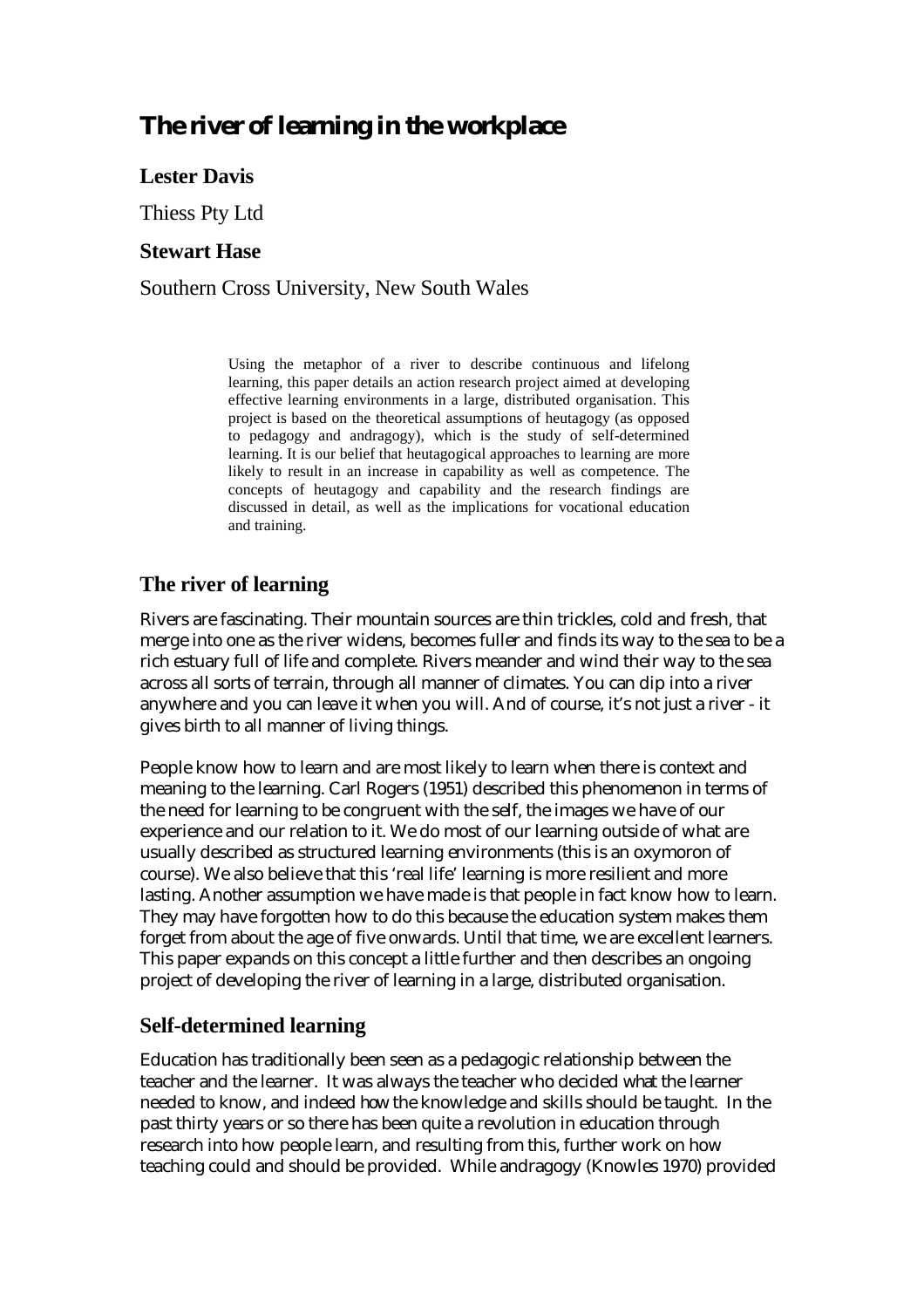many useful approaches for improving educational methodology, and indeed has been accepted almost universally, it still has connotations of a teacher-learner relationship.

Heutagogy (Hase and Kenyon 2000) is the study of self-determined learning and is concerned with how to harness the learning that occurs as a part of a person's total experience. Heutagogy is interested in approaches to learning that are not teachercentred but person-centred. This idea is not new and draws on a humanistic theme that can be followed through the philosopher Heider (Emery 1974), phenomenology (Rogers 1951), systems thinking (Emery and Trist 1965), double loop and organisational learning (Argyris and Schon 1996), androgogy (Knowles 1984), learner-managed learning (Graves 1993; Long 1990), action learning (Kemmis and McTaggart 1998), capability (Stephenson 1992), and work-based learning (Gattegno 1996; Hase 1998), for example.

A more complete explanation and rationale for heutagogy can be found in a recent paper by Hase and Kenyon (2000).

Apart from the philosophical reason for looking at how to harness real learning in real situations, there is a more pragmatic reason, particularly for the vocational education and training sector, that has to do with the world in which we currently live. It is a world in which information is readily and easily accessible; change is so rapid that traditional methods of training and education are totally inadequate; discipline-based knowledge is inappropriate to prepare for living in modern communities and workplaces; learning is increasingly aligned with what we do; modern organisational structures require flexible learning practices; and there is a need for immediacy of learning.

It is our view that heutagogical approaches to learning will help people to remember how to learn and will better prepare them to manage in an increasingly complex world. The thrust that underscores these approaches is a desire to go beyond the simple acquisition of skills and knowledge as a learning experience. They emphasise a more holistic development in the learner of an independent capability (Stephenson, 1993), the capacity for questioning one's values and assumptions (Argyris and Schon 1996), and the critical role of the system-environment interface (Emery and Trist 1965).

### **The river of learning in an organisation**

This case study concerns Thiess Contractors Proprietary Limited, an Australian mining and construction company. The company recognises the incredible importance of the capability of its workforce in relation to its competitiveness in a global environment. Thus, it has traditionally had a considerable commitment to training and human resource development. Over the past couple of years and with the support of the General Manager, Thiess has attempted to go beyond ensuring the competence (knowledge and skills) of its workforce (competence being an essential condition), to developing capability. Capable people are more likely to be creative; use their competencies in novel as well as familiar circumstances; know how to learn; work well in teams; and have strong self-efficacy (Stephenson 1993).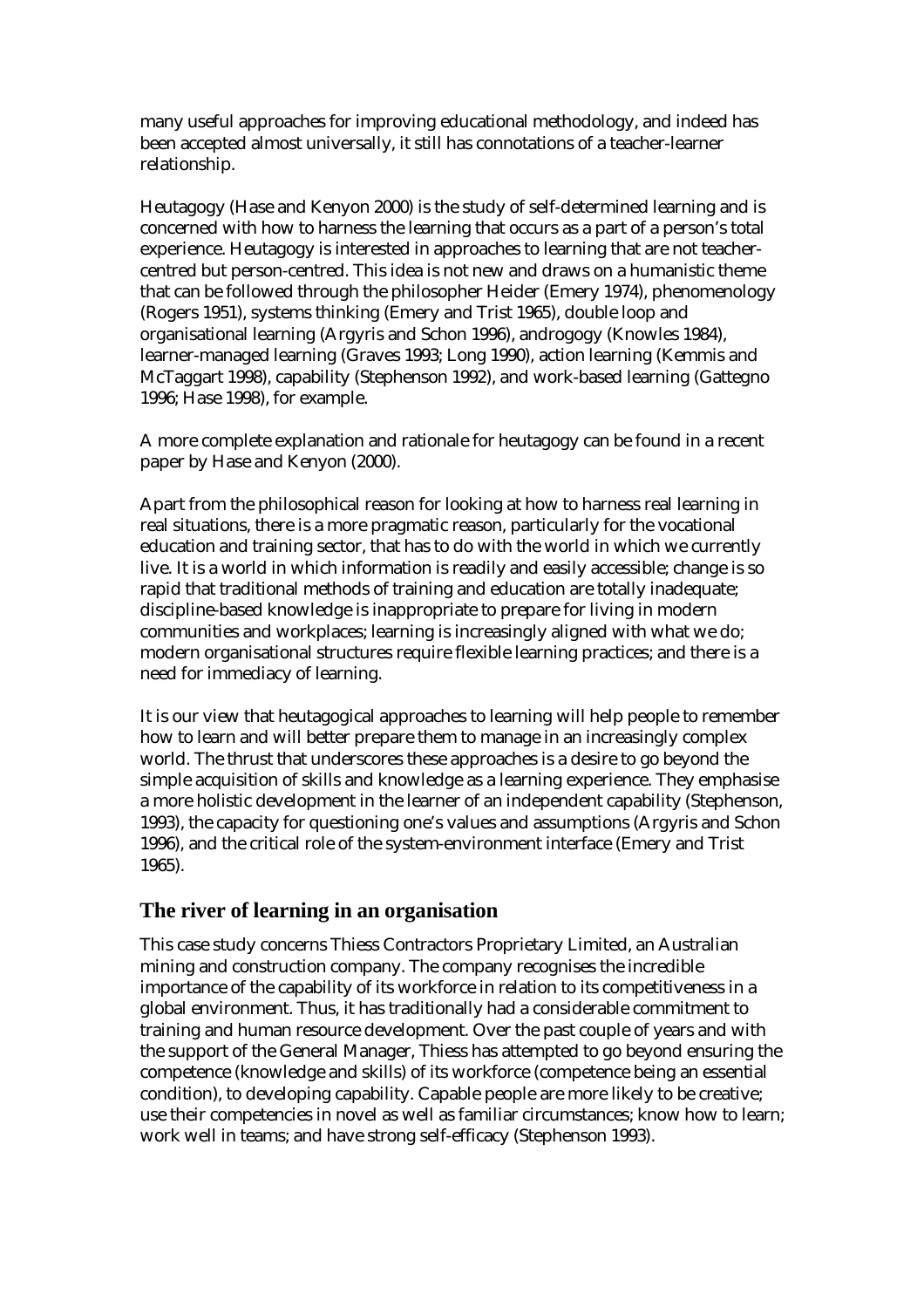This project can best be described as action learning because it is cyclical and developmental. At the same time, there are elements of action research, because we have been documenting much of what has happened and attempting to make sense of the results in relation to current theory and practice.

However, given the quite reasonable constraints on the length of this paper, we will describe two major outcomes of the project so far.

### **The work activity briefing**

During the past decade, Thiess has been experimenting with leading-edge inclusive communication and developmental processes. This work had its genesis in the series of Accords created between the Labor government of the 1980s and 1990s with the Australian Council of Trade Unions (ACTU), called Award Restructuring/ Workplace Reform programs. The first use of these processes for Thiess began in New South Wales (NSW) with the 1991 Junee Goal Project. The project was to build a modern, medium-security correctional facility in Junee, an area with high unemployment but a wide community of rural workers, railway trades and nontrade people. The project management sought to employ as many local residents as possible and to involve these workers in 'workplace teams'. These teams were given the task of work scheduling, programming, the skill development of their people, and accounting for the activities assigned to them.

This inclusive process was further refined and developed in other projects such as the RAAF Base Tindal 3C and the Gateway Motorway Extension Project. The process was then called a *work activity briefing* and had a more inclusive approach for the work activity participants, because the engineering personnel and the management/supervisory staff provided additional support. The *work activity briefing* had developed to where there was a formal skeleton around which critical information was hung. Such information as the task/activity description, the engineering detail, the risk analysis, the control requirements, the quality assurance requirement, the skill development needs and the action plan became points for dialogue and agreement. The outcome of the dialogue represented a *harvesting* of the available knowledge, skills and experiences that were requisite in the participants of the activity.

The work activity briefing process has been employed in a number of subsequent projects, and on each occasion it has been regarded by its participants as pivotal to the delivery of a project that has exceeded the expectations of the client in the areas of quality, time saving, cost reduction, industrial harmony and safety.

It is a well-known psychological phenomenon that is very difficult to change attitudes. Thus, shifting people from a tradition of developing and managing people by control to one of trust and empowerment will be a huge task. The quickest way to change attitudes is in fact through changes in behaviour. The work activity and prestart meetings described below were a successful approach to this dilemma and are exemplars of shifting organisations to the recognition of how people really learn.

The work activity briefing is a form of self-managing work team. This activity involves all participants in the activity including engineers, supervisors, specialist support personnel workers, and in some cases, suppliers and subcontractors.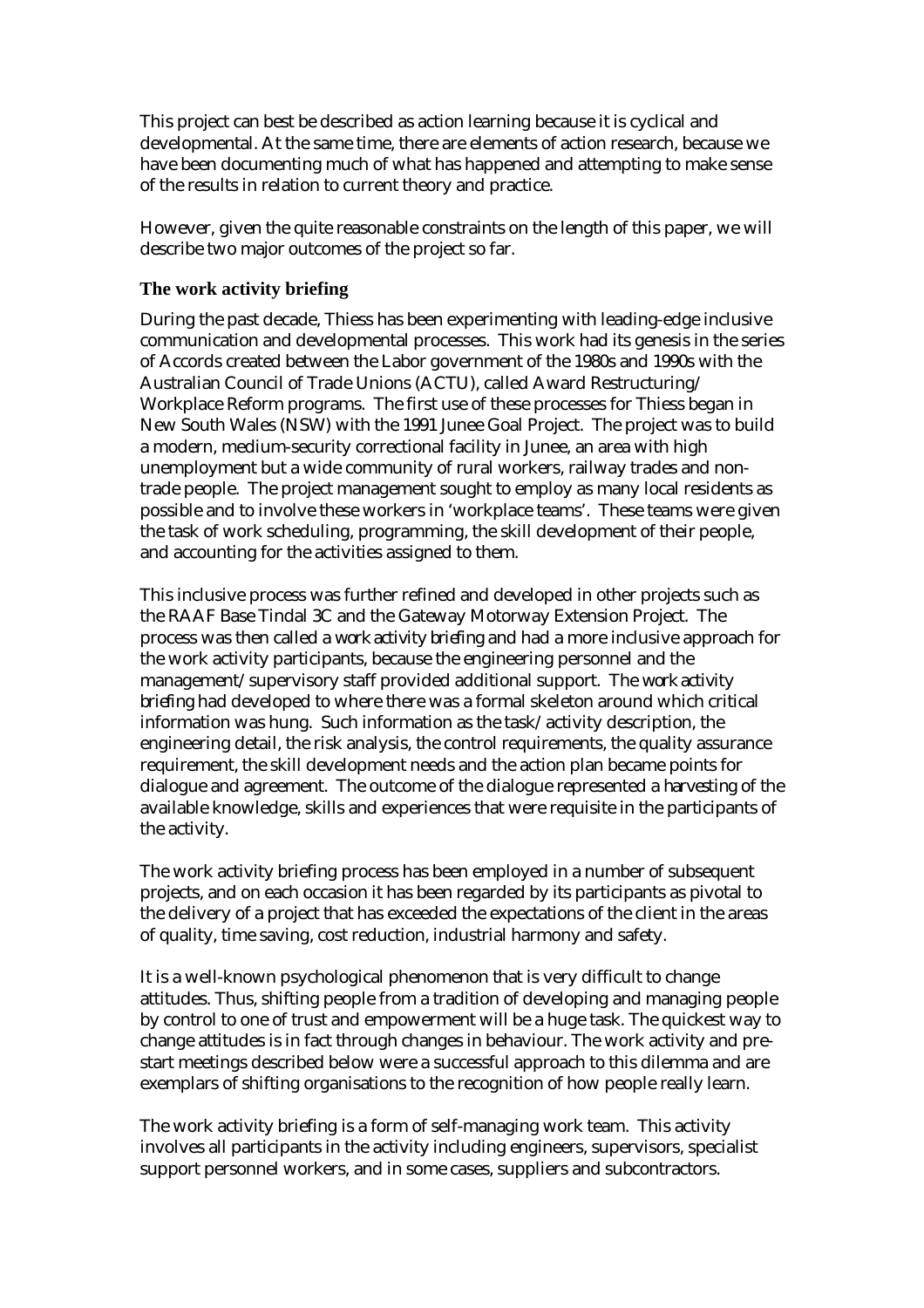Such teams have become popular, because they offer a range of advantages, such as synergy based on the ability to access a pool of experience and knowledge resident within the team. They also offer an ability to rapidly inform and develop knowledge within the group and an increased level of involvement/commitment on the part of the group members. The aim of the activity is to identify and apply the best solution to a problem or opportunity within the project context.

In sociotechnical systems, the parlance of self-managing teams provide a mechanism by which the technical needs of work and the social needs of the individual and group can be drawn together to improve the quality of working life. The work activity briefing (WAB) process employed with this organisation brings together all parties involved in the activity. With the use of a proforma document, the essential pieces of information relating the activity - including the technical information, risks, safety considerations, previous relevant experience and skills that exist/are missing are included in the spaces provided. Having attached all the relevant information, a discussion or series of discussions together with any developmental work are completed. The result is a plan for the achievement that represents the best option possible, within the project context. This document is then signed by all participants who use it as the 'blueprint' for the activity.

The power relationship changes for the project manager and the engineers, as the workers are able to provide new knowledge based on their experience, which is outside the knowledge of the engineers, such that the power relationship changes for them. The shifts in how the workers are now 'seen' suggest a level of equality and acceptance. A change in the normal 'truth' applied by management towards labour is changed, and thereby the manager or engineer is changed.

Another aspect of the WAB worthy of analysis is the document produced as part of the dialogue between the active parties. The document becomes a plan and identifies the activities, the parties involved, the actions required by them and the roles and responsibilities of the parties. It might also list the resources, together with timings and coordination of data. In essence, the document will 'govern' the activity.

Using this description, we can see that the requirements and specifications of the plan will govern the parties in the activity - and therefore their actions. The managers and supervisors will exercise power in coordinating the arrival of materials, and workers will exercise power through the application of their skills to the tasks without having to wait for instructions and directions. Indeed, the parties will in fact regulate themselves within the terms of the plan and the project context.

With the application of the signature of each participant of the WAB, each is identified as being a party to the knowledge and power that can be exercised to achieve the desired outcome.

Another aspect of the WAB worthy of discussion is the taken-for-granted assumptions that also govern the bodies involved in the activity. For example, those who are part of the dialogue and certainly those who sign the document take for granted that each participant will do their best to achieve the desired outcome; will exhibit a level of professionalism and skill that will deliver the quality specified; and will demonstrate a level of commitment that will ensure that obstacles that might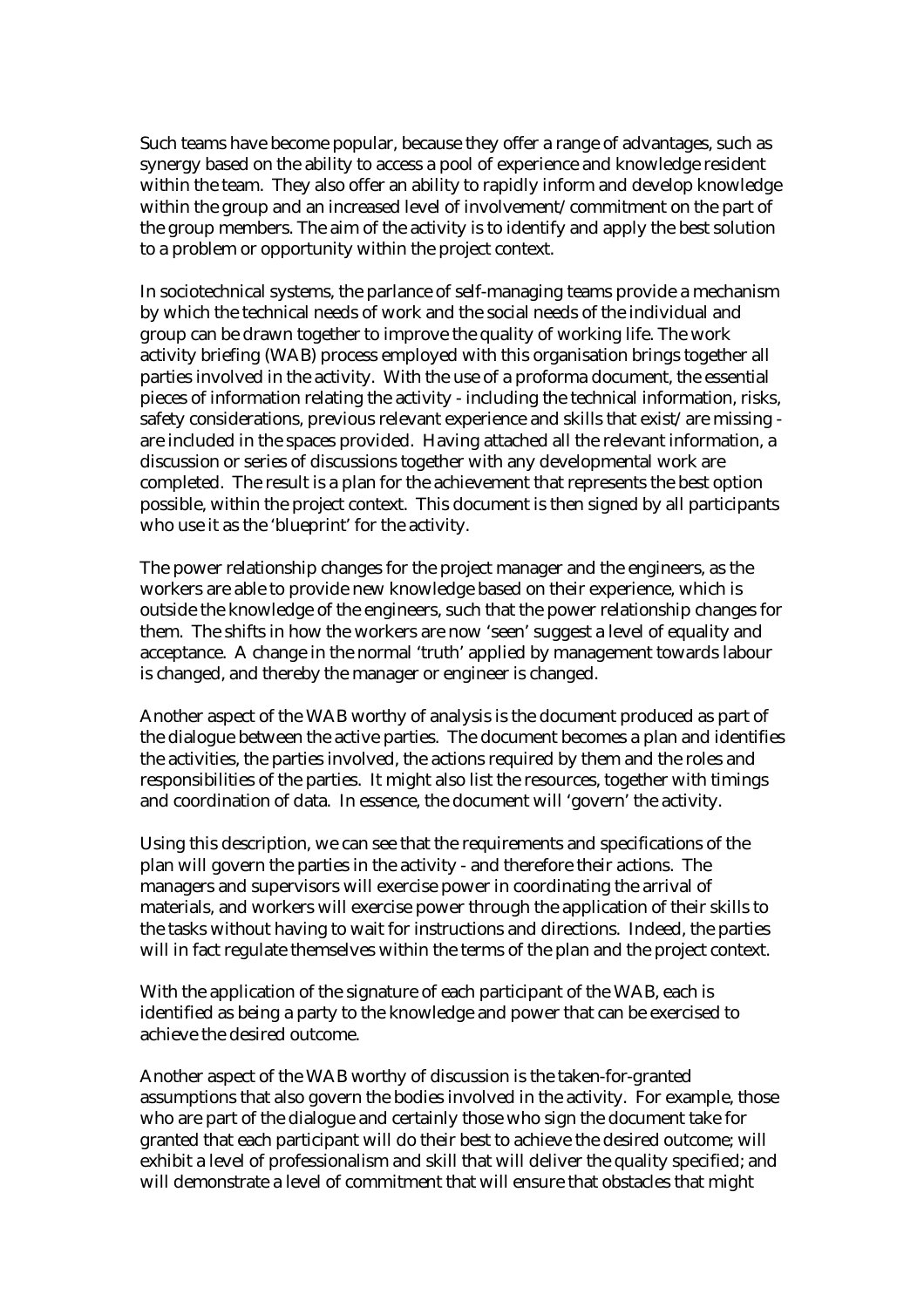have proven a limiting factor under ordinary circumstances will not prevent the parties from achieving the deadlines.

An extension of the WAB has been the establishment of pre-start briefings, in which teams meet at the start of the shift and discuss issues. On conception, the primary aim was work safety, but soon the briefings involved discussing the day's activities and what could be learned from the previous day. Interviews with participants (Hase et al 1998) revealed a high level of empowerment, involvement and sense of commitment to the work team. It was clear that learning was taking place even though it was not credentialed, and that the learning was an inherent part of what they did rather than an add-on.

What we see happening with work activity and with pre-start briefings is the development of elements of capability such as: learning to learn; higher self-efficacy; using competency in novel situations; creativity; and working in teams. The learning and management are planned but the processes are person-centred.

#### **Extending the training boundary through the Frontline Management Initiative (FMI)**

This is an example of a group of workers who identified their position in relation to their colleagues and found that they needed to advance their individual and collective knowledge and skills in order to keep up. The program that follows was one where they had control of the methods, the input, the rate of activity and the agenda. These were negotiated and agreed upon.

#### *Phase 1*

Supervisors (forepersons/superintendents) working for Thiess expressed a need to engage in some form of training that would develop their skills. The FMI program was eventually selected and Kangaroo Point TAFE institute was engaged to provide the assessment processes so that formal credit could be provided.

Three sessions were used to discuss the program to identify in detail the competency standards and then assess each supervisor against the competencies at the diploma level.

The result was a gaining of clear credit in some competencies, an equally clear indication that there was not credit to be given in some and an indication that some skills were being used but the underpinning knowledge supporting those skills was missing.

The decision was therefore made to enhance those skills that were not complete and to develop the knowledge and skills in those that were completely deficient.

#### *Phase 2*

A meeting was convened where all parties discussed the various options available to them. The key stakeholders in this meeting were the participants in the program. Of all the options, the supervisors decided that 'a little often' would be easier to handle than an absence from work for even one day.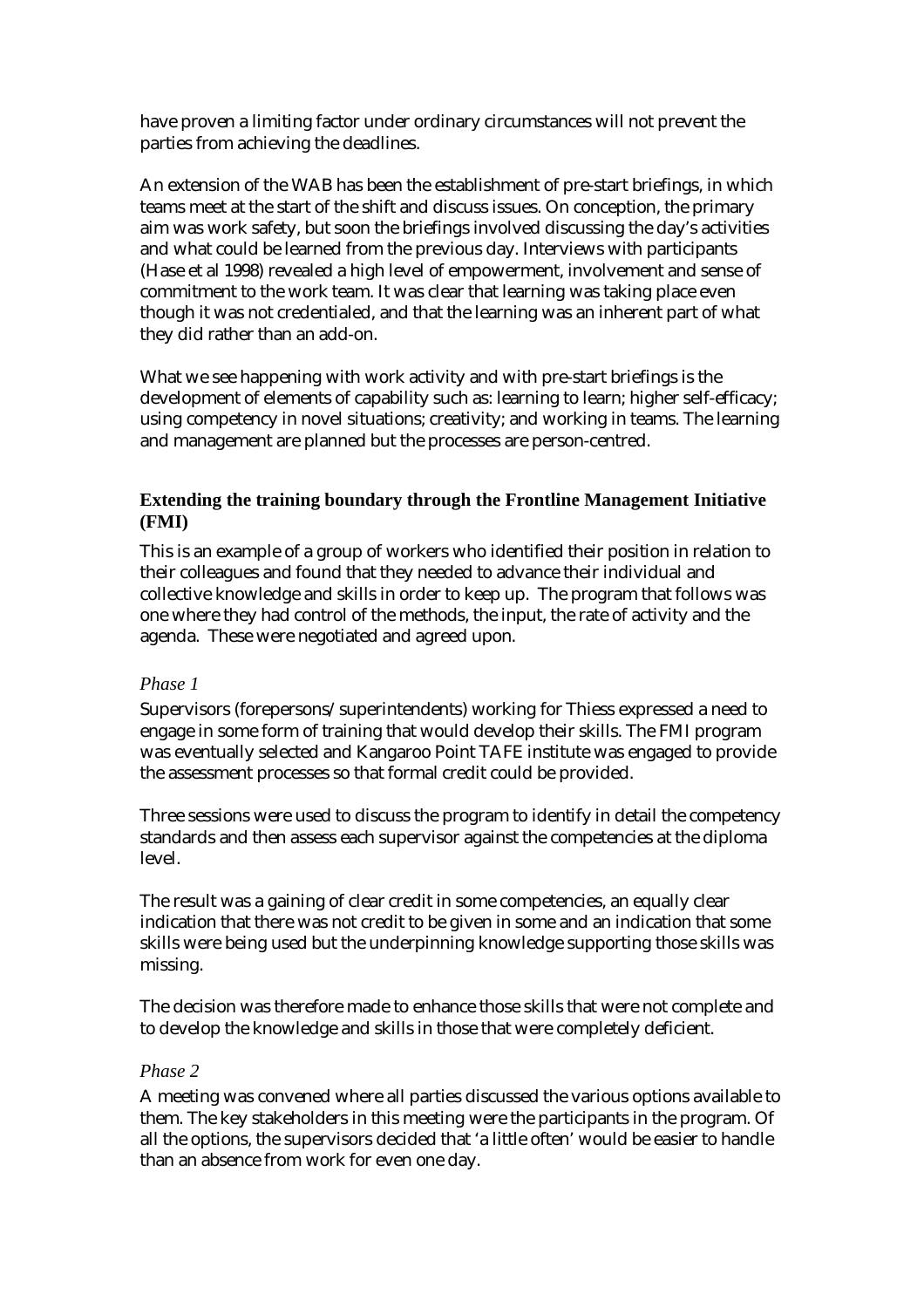An after-hours workshop approach was used, in which the supervisors gathered for two hours, usually on a Monday, with the Manager for Training and the site Training Officer. A coaching/facilitating role was used to urge, inform and provoke the supervisors to explore the references and their own experiences.

The supervisors were given control over the sequence, the subject choice and workshop agenda. In this way, they 'owned' the process. The only imposition was that the first subject for exploration be leadership. Our argument for this was that all subjects to be explored have their foundations in leadership. Interestingly, the tension between leadership/management was always running through the debates and assignments. All assignments were practical in nature and based in the work they were actually doing on-site rather than invoked by an external examiner.

Each week a new subject area was explored and the next subject chosen for the following week. Each week there was also a general process for reporting back, which was controlled by the supervisors in which each would share how the assignment had gone during the week. In each assignment, the subject area was to be used to improve the project, its processes or the workforce.

Towards the end of the project, the supervisors, by reviewing their progress, realised that the time available would not be sufficient to completed the outstanding skill/knowledge development. They determined that they would devote additional time to the workshops following a negotiation with the facilitators. An interesting trade-off was that they would need to negotiate with the project manager for an evening meal. The test of the skill of the negotiators was evaluated by their peers the test being the quality of the meal.

At the completion of Phase 2, the Kangaroo Point TAFE re-assessed each supervisor to determine the progress made.

#### *Phase 3*

The original assessor was used to determine if progress had been made that was sufficient to gain the incomplete and missing competencies. Each supervisor was found to be competent and a diploma was issued at a graduation ceremony.

On review, the supervisors were strong in their praise of the processes of learning they had gone through, the skills and knowledge they had obtained and its positive effects on production, safety and work relations with the workforce and subcontractors. There is anecdotal evidence from discussion with the workforce that an almost 'road to Damascus' style of change had come about in some supervisors. Even the well regarded supervisors had been observed to have improved.

But the greatest comments came from the supervisors themselves when they declared that whilst they had believed that they had been acting as a team prior to the learning program, their greatest lesson came from the experiences throughout the program that converted them into a supporting team, operating to assist each other.

# **A river of learning in vocational education and training**

Heutagogical approaches to vocational education and training recognise the critical importance of the learner in all aspects - not just the teaching - of the learning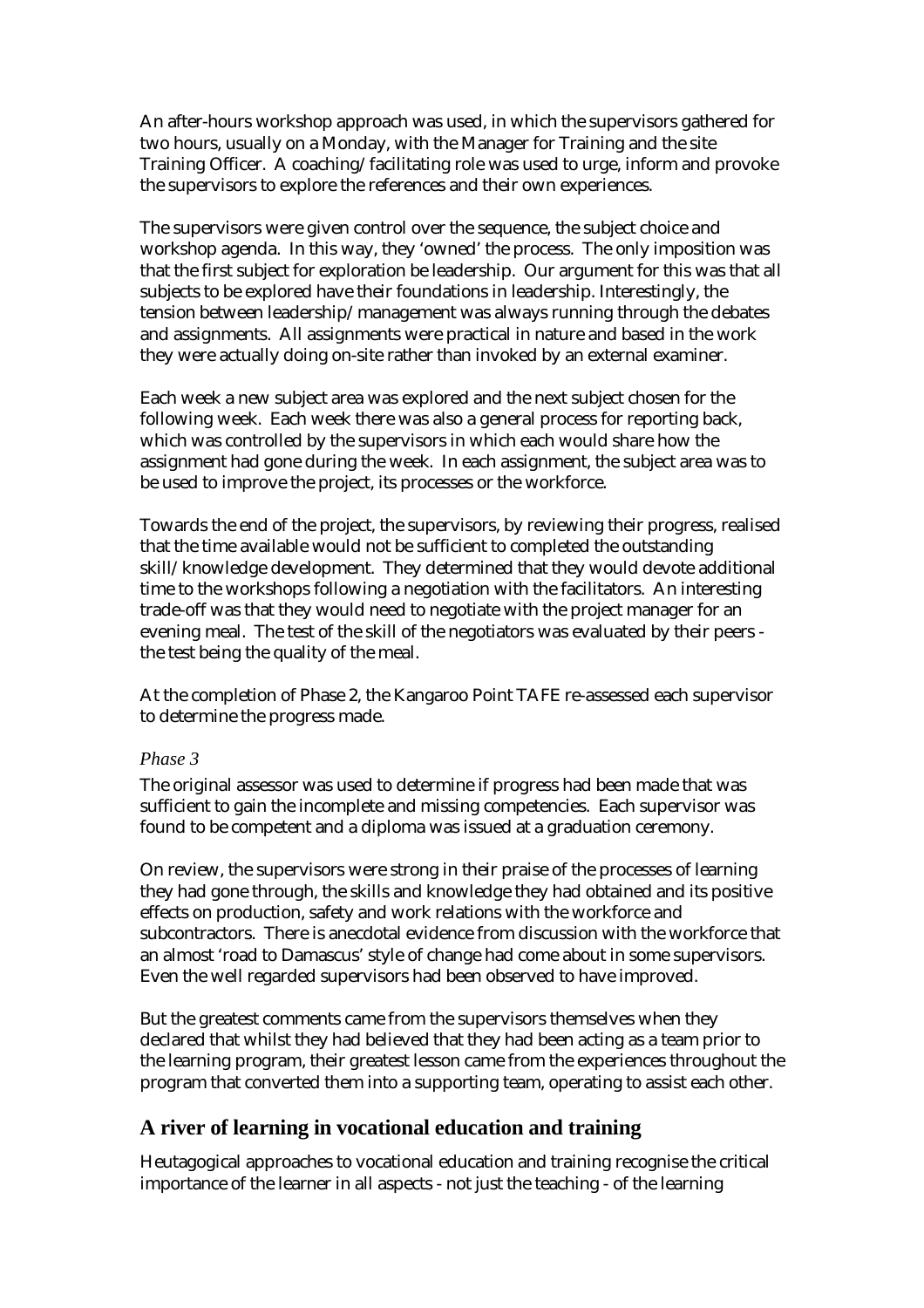process. The aim is to enable people to remember how to learn and facilitate the development of capability. Thus, the major stakeholder is involved in the determination of learning objectives and how these may be achieved. Clearly this is a negotiated experience if formal learning is involved. So, the emphasis is on process rather than outcome. By being person-centred, ownership over the learning is enhanced as well as the likelihood that the learning will in fact be meaningful.

Most evaluations of learning occur at the end of some sort of program. This approach suggests that evaluation is ongoing and formative rather than summative, in similar ways to action learning processes. This means that programs need to be flexible enough to change. In non-formal learning settings, such as the day-to-day activity in the workplace, it is a question of designing ways for people to get together and harness their learning in relation to current projects.

There is an assumption in all of this that while competence in a particular area is essential, there is a need to move beyond knowledge and skills which really measure the past, towards a capability that is preparation for the future.

There are now many good examples of workplace learning in the vocational education and training sector. Usually these involve projects at some work-based level as a means of assessment and facilitated learning, as opposed to teaching. The negotiated design of relevant assessment between the learner and facilitator is essential if the learning is to be at all relevant and person-centred. The guru factor is removed.

It is surprising the extent to which effort is put into designing what are purported to be self-directed learning materials in print form that now appear on the web as 'online learning'. Most learning materials of this form are in fact teacher-centred rather than self-directed and usually consist of directed reading, content and concept summaries and then activities, or some such combination. A heutagogical approach emphasises the provision of resources rather than content. If an outcome or assessment is designed in the right kind of way (and negotiated) and a few signposts are provided, learners have to try and make sense of the topic or issue and come to their own conclusions (which they will do anyway despite what the teacher says). Learner-directed questions become the norm, rather than teacher-directed answers.

Team-based approaches to learning assist people to learn how to cooperate in teams. However, there is not much point in this process if, in fact, assessment is designed as competitive rather than cooperative. Again, negotiation is a critical skill and needs to be as much a win-win process as possible.

As Dawkins has suggested, answers are easy to find; it is knowing what questions to ask that is the real limit to our understanding. A real challenge to the designers of learning experiences - whether they are formal or informal - is to be creative enough to have learners ask questions about the universe they inhabit. Our education and training and management systems are often designed in such a way as to limit this kind of creative thinking. These systems would rather provide people with the question and the answer together as a learning package. Heutagogical approaches suggest a more active role for the learner.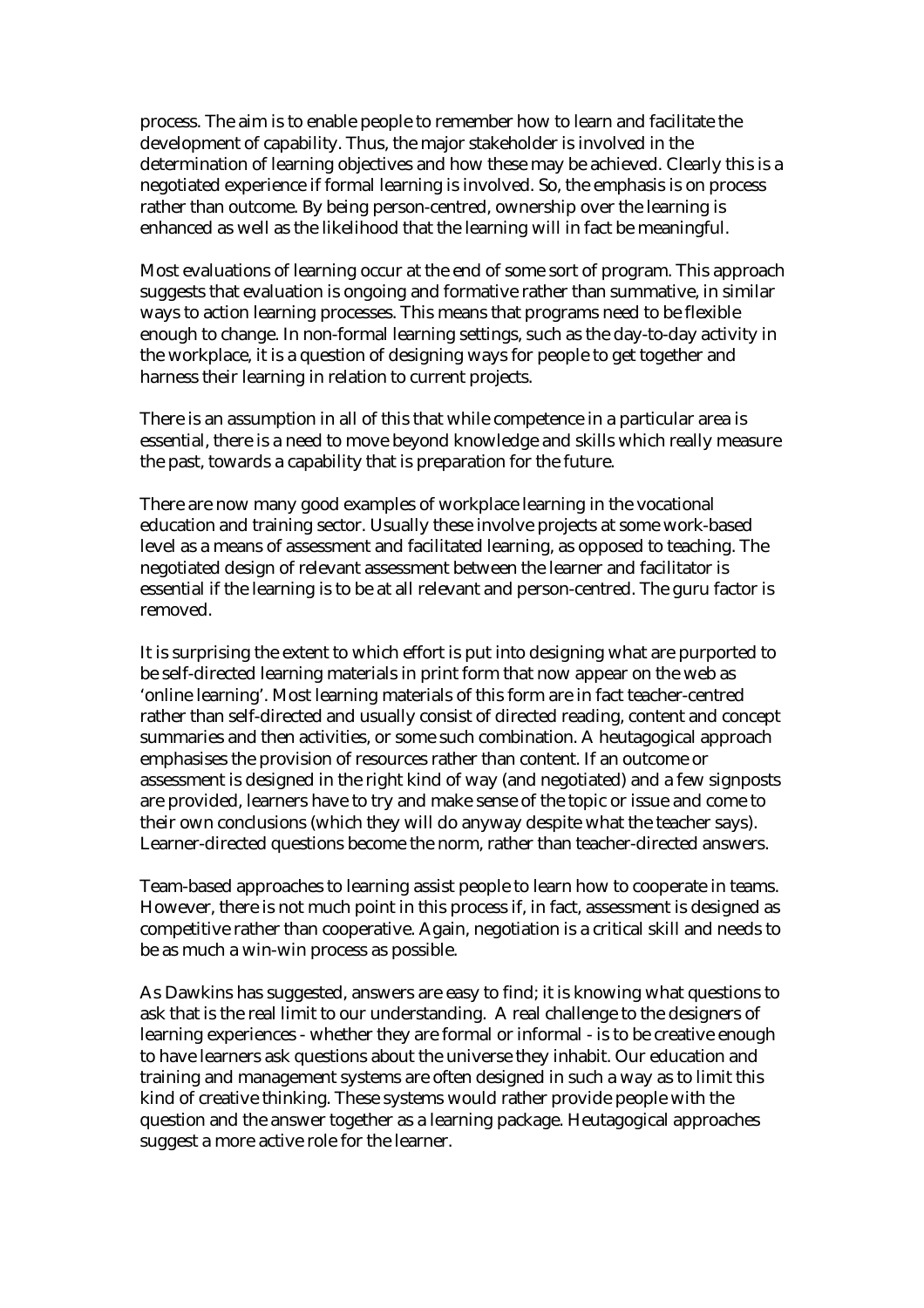It's interesting how much tacit learning people have about all sorts of things, yet they rarely articulate it. One way of enhancing learning is to access this tacit learning people have and then have them question and improve it in new ways that make sense to them. The key to this is how to create opportunities in everyday work environments where this can happen, without having to resort to classrooms and the internet. One of the most common reasons that I hear about why workers do not access formal training programs is that there is so little 'down-time' to do so; there are not enough rainy days. Making learning an integral part of day-to-day work and finding ways to harness that learning and make sense of it is one of the most critical challenges that faces educators and managers in modern organisations.

### **Summary**

People know how to learn; they did it from birth until they went to school. It's a question of helping them remember how to do it. We need to help people have confidence in their perceptions and question their interpretation of reality, within a framework of competence.

It is worth remembering that a lake is not a river.

# **References**

Argyris C and Schon D (1996) Organisational learning II. Reading: Addison-Wesley.

Cairns L G and Hase S. Capability and re-engineering in educational change. Paper presented at the second ACEID-UNESCO International Conference: Re-engineering for Change: Educational Innovation for Development, Bangkok, August.

Cohen S G and Ledford S G (1994) The effectiveness of self managing teams: a quasiexperiment. Human Relations, vol 47, no 1, pp 13-43.

Emery F (1974, unpublished) Educational paradigms.

Emery F and Trist E (1965) The causal texture of organisations, Human Relations, vol 18, pp 21-32.

Hase S and Davis L (1999) From competence to capability: the implications for human resource development and management, Association of International Management, Seventeenth Annual Conference, San Diego, August.

Fiske S T and Taylor S E (1991) Social cognition. New York: McGraw-Hill.

Fosnot C T (1996) Constructivism: theory, perspective and practice. New York: Teachers College Press.

Graves N (ed) (1993) Learner managed learning: practice, theory and policy. Leeds: WEF and HEC.

Hase S (1998) Work-based learning for learning organisations. In J Stephenson and M Yorke (eds) Capability and quality in higher education. London: Kogan Page.